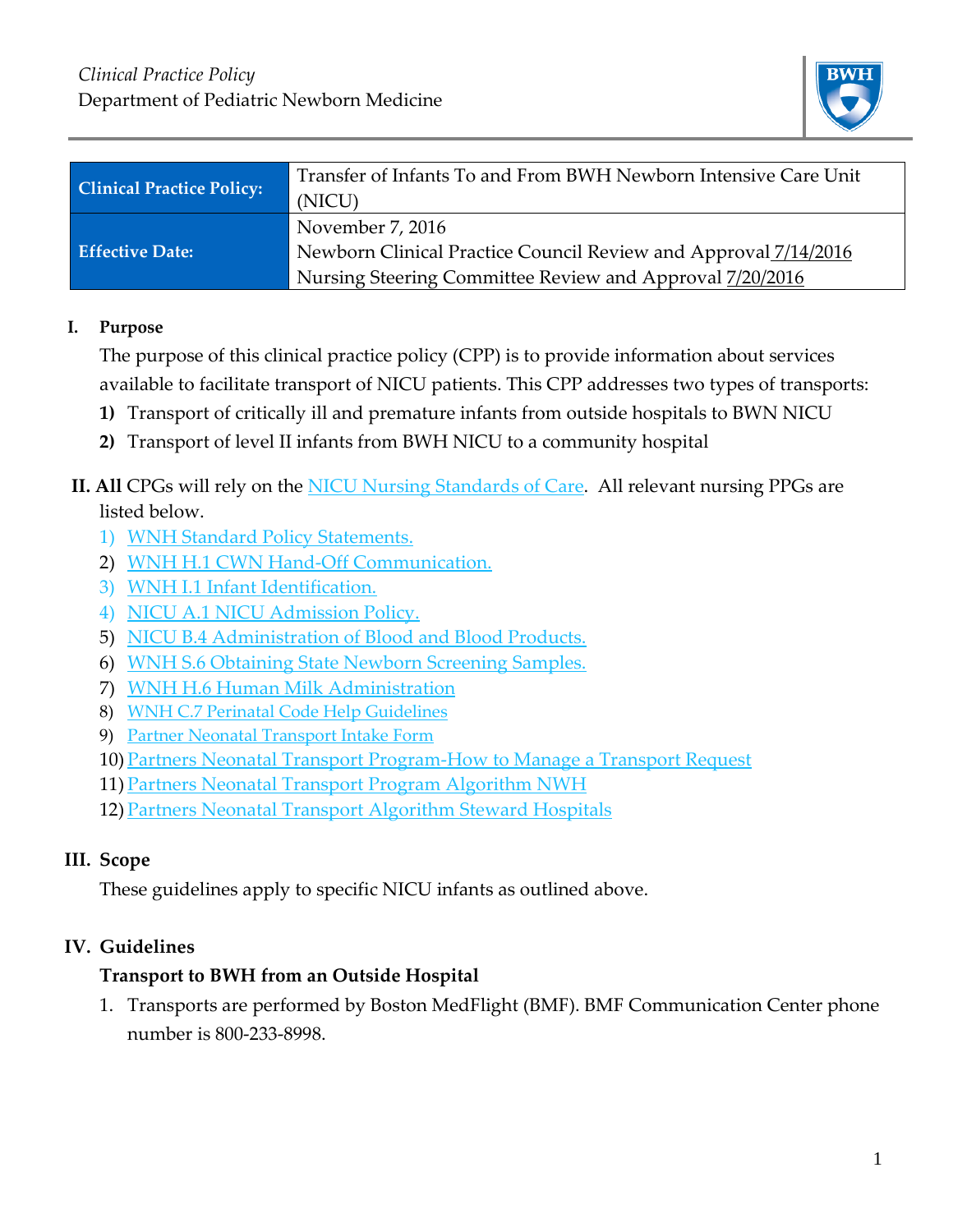

- 2. BWH NICU fellow is the Medical Control and holds the transport cell phone (617-735- 7451). The role of the Medical Control is to receive transport calls from BMF, provide guidance to the referring clinician and the transport team, and update the BWH NICU team regarding inbound transports.
	- The Delivery Room (DR) neonatologist serves as back up to the Medical Control, but if DR neonatologist is not available then Medical Control may discuss transport cases with any of the on-service attendings.
- 3. When a transport call is received, BWH NICU Medical Control will discuss details of the case with the referring hospital team and the BMF team per the transport intake sheet which are found in the red Transport Binders at the Unit Coordinator desk and in the fellow on-call room, or on the **DPNM** intranet site.
- 4. NICU Nurse-in-Charge and Medical Control will determine:
	- If the NICU census and acuity allows for a transfer in.
	- To which care room the infant will be admitted.
- 5. If the sole reason for transfer to BWH NICU is for PO feeding management, the receiving neonatologist and the feeding therapist will first talk with medical and nursing staff from the referring hospital, to determine if a phone consult will suffice.
- 6. If it is determined that the infant would benefit from transfer to BWH NICU for feeding PO management, the timing of the transfer should ideally be at the start of the working week, given that NICU feeding therapy and modified barium swallow clinic only operate on weekdays.
- 7. If BWH NICU is unable to accept the transport request due to high acuity/census, BWH Medical Control will remain on the conference line with the referring hospital provider and the BMF communications center to facilitate finding an available NICU bed at another facility (MGH, etc.)
- 8. The Transport Medical Control Fellow will call a "team huddle" after a transport call is received to inform the NICU staff (unit coordinators, nursing, respiratory therapists, physicians) of the details of the transport.
	- The admitting nurse should be included in this team huddle if he/she is on shift at that time.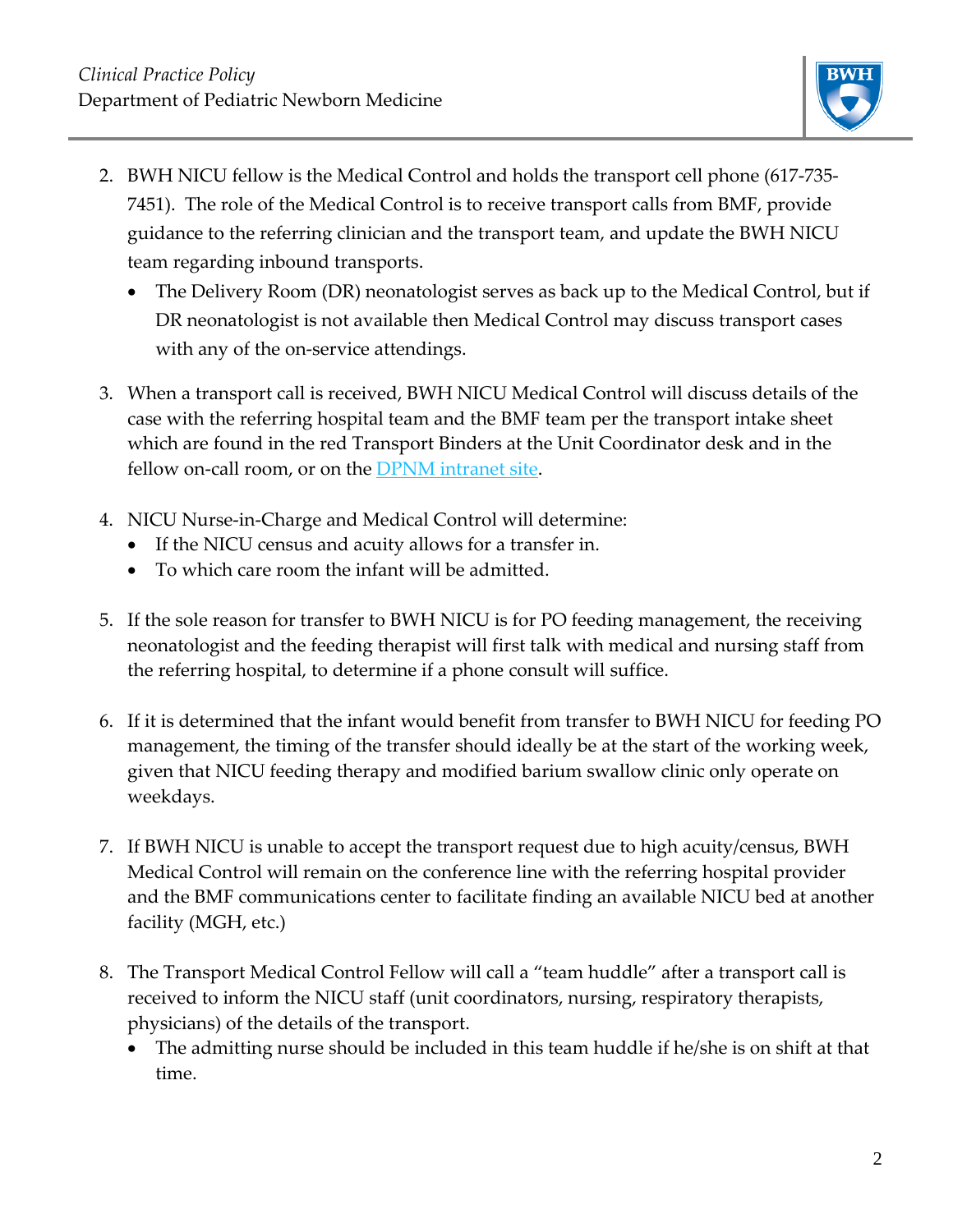

- 9. Once BMF team has arrived at referring hospital, they will call BWH medical control to give a bedside report and further discuss medical management.
- 10. An estimated time of arrival at BWH NICU may be provided by the BMF team at the time of the bedside report. Alternately the BMF team will call BWH Medical Control prior to leaving the referring hospital to give any additional clinical updates and provide an estimated time of arrival at BWH NICU. This estimated time of arrival should be conveyed by the Medical Control to the relevant BWH NICU team.
- 11. On arrival at BWH NICU, the BMF team will inform the unit coordinator of their arrival. The unit coordinator will inform the BWH admitting team of the transport arrival.
- 12. Upon admission, RN, LIP (Licensed Independent Practitioner)/medical team (neonatologist, fellow and resident) and RRT will receive report from the BMF team.
- 13. Referring hospital ID bands will be confirmed by BWH RN and BMF team and BWH ID bands will be applied once infant is stabilized. Parent(s) ID bands may be taped to bedside if parent(s) are not immediately available for banding.
- 14. BWH RN, attending neonatologist, admitting resident and fellow and/or other LIP will review accompanying records and perform an assessment of the infant including, but not limited to: physical exam, TPR, BP, perfusion, check of any surgical sites, lines, IV fluids and medications infusing, tubes, drains, level of comfort/pain.
	- Document in electronic health record (EHR) per NICU Standards of Care
- 15. Admitting physicians and or other LIP will write specific admission orders.
	- Infants not born at BWH require 2 mls of blood sent to blood bank in a **purple top pedi tube** with RN initials on label (not in a purple microtainer as with all other NICU admissions)
- 16. Any reason for contact precautions should be reviewed by referring hospital. Infants greater than 3 days old will have surveillance MRSA screening results reported in handoff. Infant will be placed on appropriate precautions as necessary.
- 17. Notify parent(s) that infant has arrived at BWH when appropriate.
- 18. Maternal transfer to BWH may be facilitated by the referring hospital obstetric team contacting MD Connect at 617-732-8903 to determine postpartum bed availability and discuss clinical details.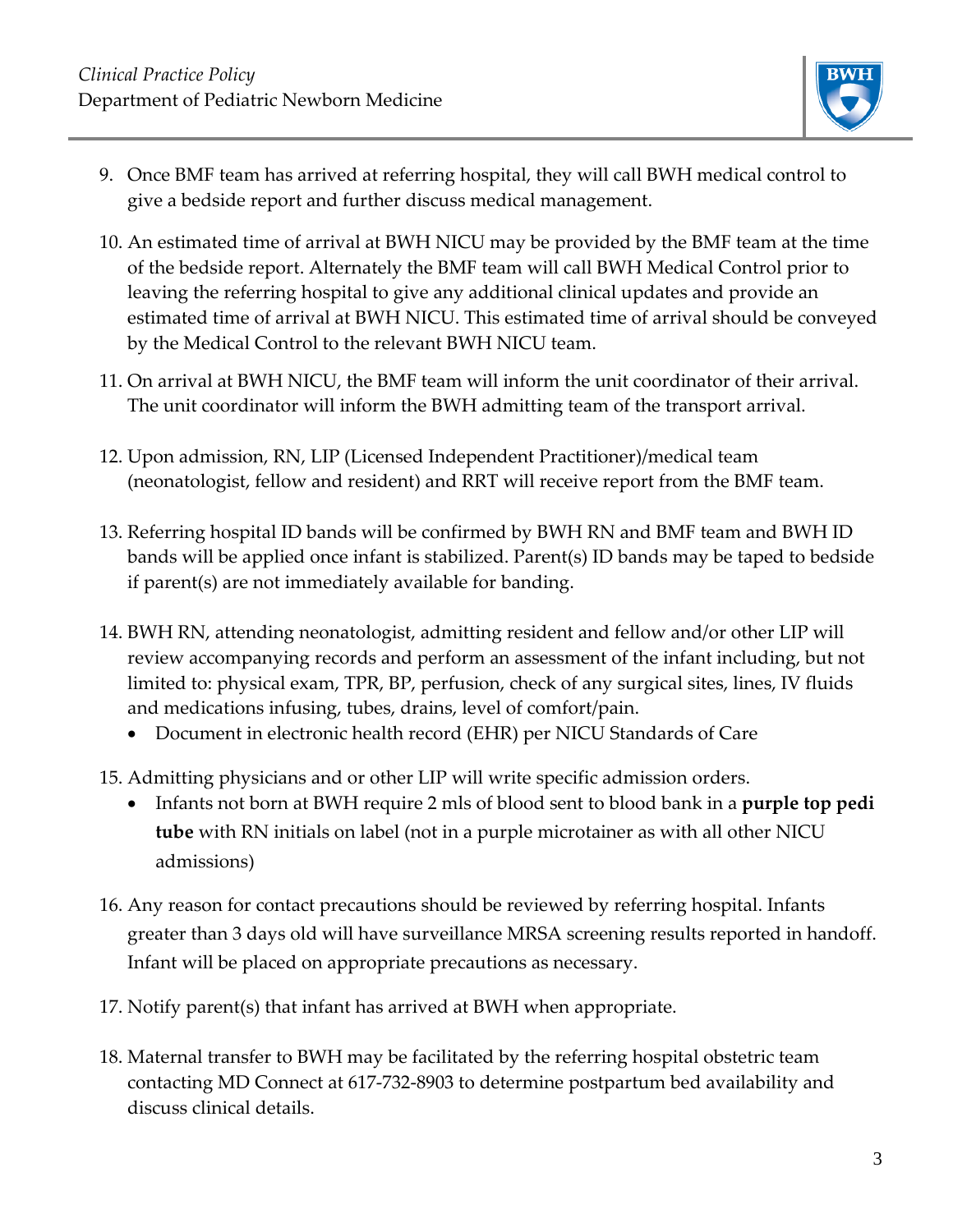

#### **Transport from BWH to a Community Hospital**

- 1. Attending neonatologist should determine if the infant is appropriate for transfer to a community hospital and the infant should meet the admission criteria of the receiving hospital prior to transfer.
- 2. Infant's insurance carrier must approve transport prior to transfer of infant to the receiving hospital. NICU Continuing Care Coordinator will coordinate this process and will document clearly in the progress note section the status of the insurance process.
- 3. Bed availability at the receiving facility must be confirmed prior to transport being confirmed. Care Coordinator will call to confirm available bed(s).
	- Phone numbers and information about community hospitals are available at NIC desk in binder.
- 4. Licensed Independent Provider (LIP)/RN/Care Coordinator (CC) must obtain signed transport consent from the parent(s) prior to transfer.
	- Telephone consents for transfer require 2 clinician signatures.
- 5. Attending neonatologist must contact the private pediatrician or neonatologist at the receiving hospital for clinical sign out and acceptance of transfer.
- 6. Documentation:
	- Discharge (D/C) physical exam (PE) must be completed and documented within 24 hours prior to transfer.
	- A copy of after visit summary (AVS) (which includes Newborn/NICU AVS, Patient Care Referral Form and Newborn PCP report) must be sent to the community hospital.
	- Copies of documentation included in the paper chart (i.e newborn screen records, eye exam reports, echocardiogram reports, consents) must be copied and sent to the community hospital.
- 7. Transport will be coordinated and scheduled by NICU Care Coordinator (Monday-Friday) or charge nurse (weekends) with BMF. NICU Care Coordinator will call the receiving hospital the morning of a scheduled transfer to confirm bed availability before BMF team arrives.
- 8. When transfer occurs before scheduled exams occur (i.e. eye exam, hearing screen, HUS), the infant must be able to have the exams at the accepting hospital. Primary RN/NIC/LIP must verify that the receiving hospital has appropriate services.
- 9. Referrals to Early Intervention, Infant Follow-up Program & VNA will be made by the community hospital.